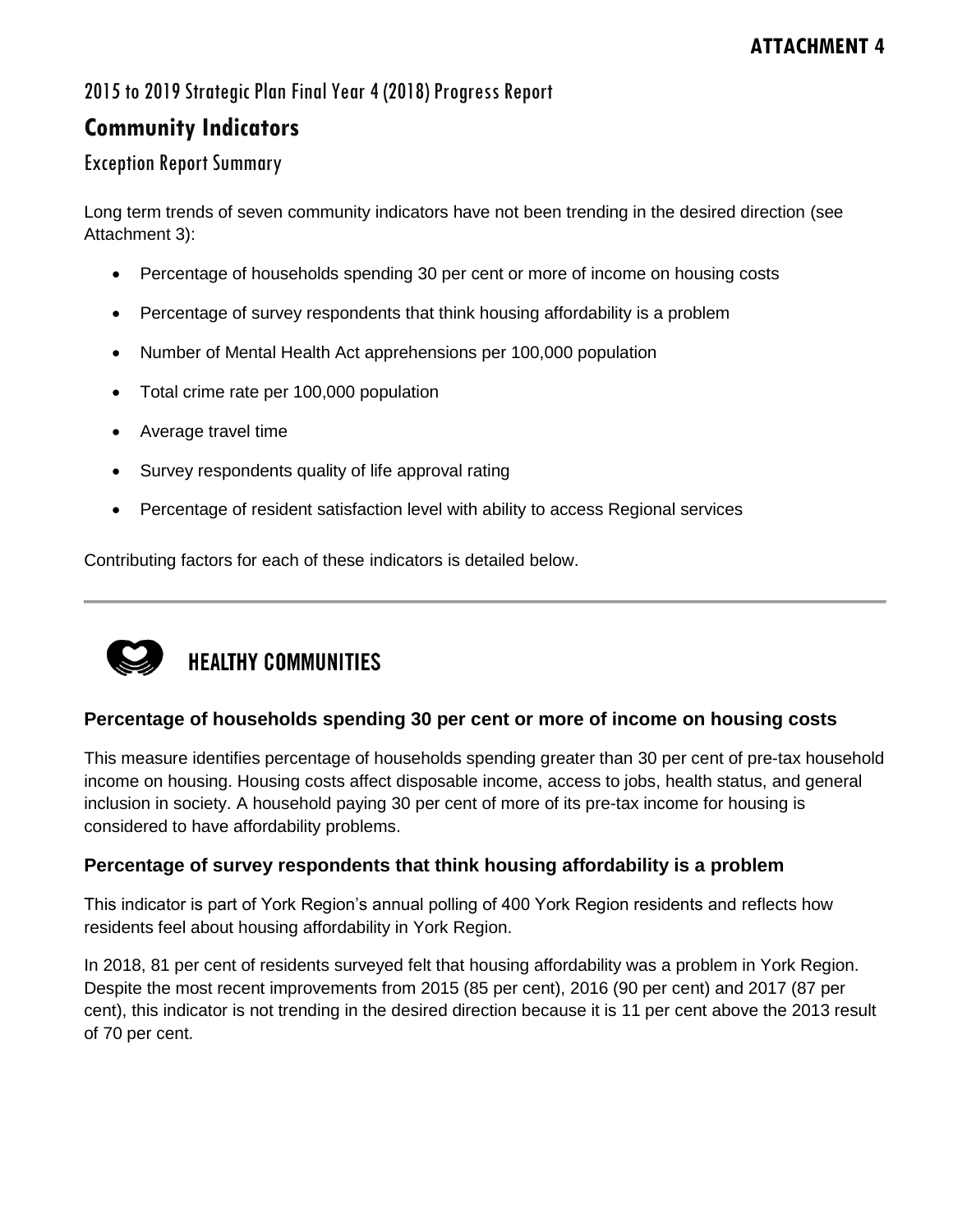## **Number of** *Mental Health Act* **apprehensions per 100,000 population**

The *Ontario Mental Health Act* allows a police officer to apprehend individuals where reasonable grounds exist to believe an individual is at risk of harm to self or others, or appears to have self-care deficits and appears to be suffering from a mental disorder.

York Regional Police are apprehending more people than before and taking them to hospital under the *Mental Health Act*. Several factors that influence the increasing number of Mental Health Act apprehensions include population growth, budgetary constraints resulting in an impact to availability of mental health support services, increasing public awareness, increasing number of residents with more complex mental health needs, and police officers responding to persons in crisis around the clock when support services may not be available. Another contributing factor may be that people experiencing mental health challenges do not consistently accept assistance from mental health support services, which may result in an emergency service response instead when a crisis occurs.

York Region and York Regional Police have worked together to develop mental health initiatives including the York Regional Police Mental Health Support Teams. These are York Regional Police mobile outreach units consisting of a plain clothes police officer and a mental health crisis worker. In 2018, calls for service responded to by the York Regional Police Mental Health Support Team had an apprehension rate of 20 per cent of the calls attended, compared to 53 per cent apprehension rate of the calls uniform officers were attending alone without Mental Health Support Team's participation in the call.

## **Total crime rate per 100,000 population**

Offences that make up the total crime rate include violent crime, property crime and other Criminal Code offences (excluding traffic). Criminal Code driving offences such as impaired driving are not included. This indicator is used to determine if there have been changes in criminal activity over time. Changes to the law, standards or law enforcement practices can have an impact on crime rates.

The crime rate in York Region has been experiencing small yearly increases since 2015 after several years of decreasing crime rates. This is consistent with crime trends across Canada where the national crime rate has also been on the increase since 2015. In 2018, there was an increase of 7.9 per cent from 2017. Top offences that influenced the crime rate in 2018 include Theft \$5,000 or under (24.7 per cent), Assault (11.2 per cent), and Fraud (10.8 per cent). The increase in reported fraud incidents may have been influenced by enhanced public awareness of financial scams, identity theft and fraud.

Although an increase in our crime rate was experienced in 2018, our members continue to be dedicated to the progressive delivery of crime prevention, law enforcement, and community safety initiatives. These efforts to ensure the safety of our citizens, businesses and communities would not be possible without the continued support of our Police Service Board, Regional and Local Councils, community leaders and our community partners. To learn more on York Region crime rates and trends, see the York Regional Police *[Business Plan 2017 –](http://www.yrp.ca/en/about/resources/2017-04-21-BusinessPlanWeb.pdf) 2019* and *2018 Statistical Report*.



### **Average travel time**

This indicator identifies the estimated average automobile travel time in minutes during the morning rush hour. Over time, it is anticipated that residents in York Region will continue to experience longer travel times to work if they continue to choose to drive during rush hours. The time spent due to traffic